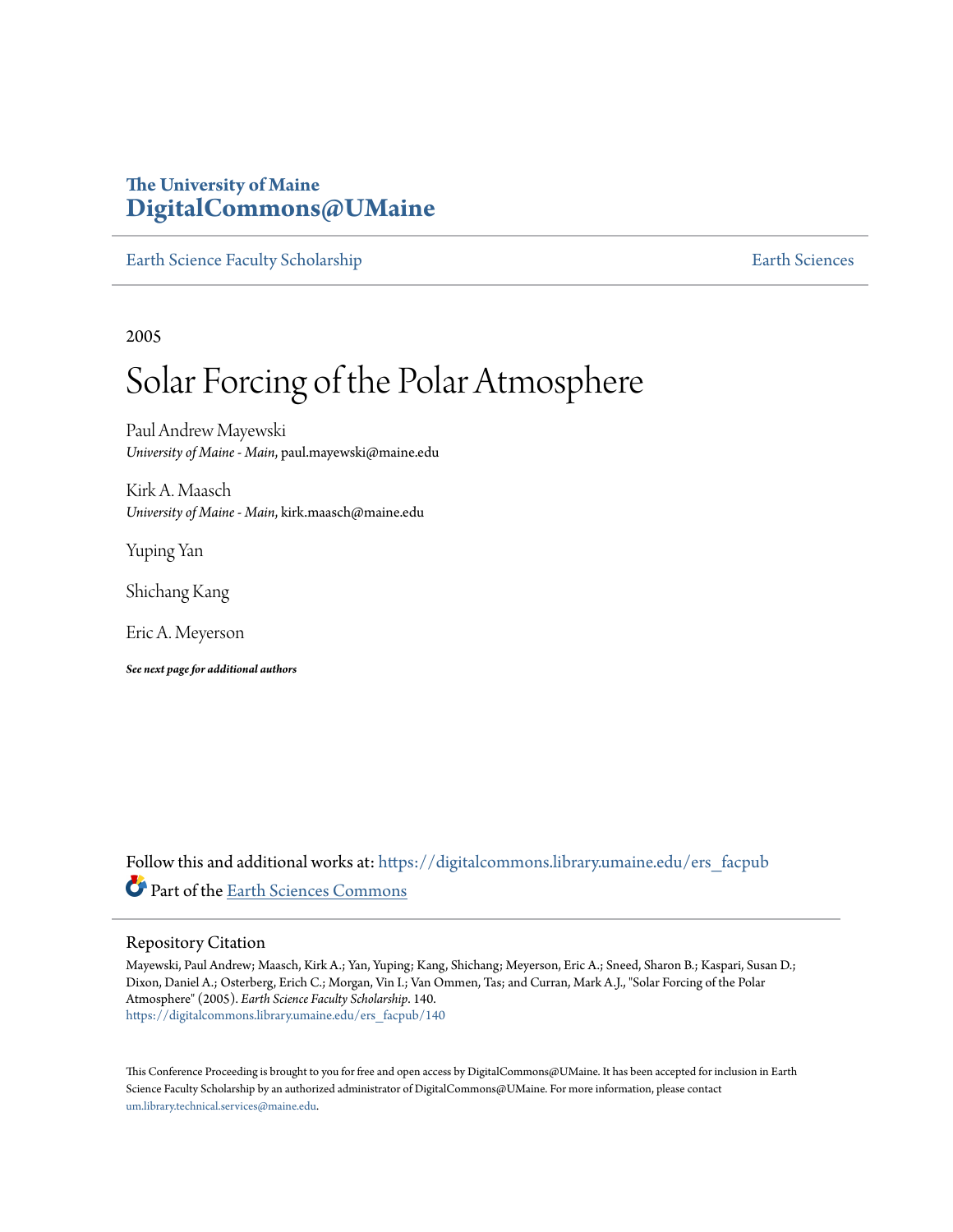### **Authors**

Paul Andrew Mayewski, Kirk A. Maasch, Yuping Yan, Shichang Kang, Eric A. Meyerson, Sharon B. Sneed, Susan D. Kaspari, Daniel A. Dixon, Erich C. Osterberg, Vin I. Morgan, Tas Van Ommen, and Mark A.J. Curran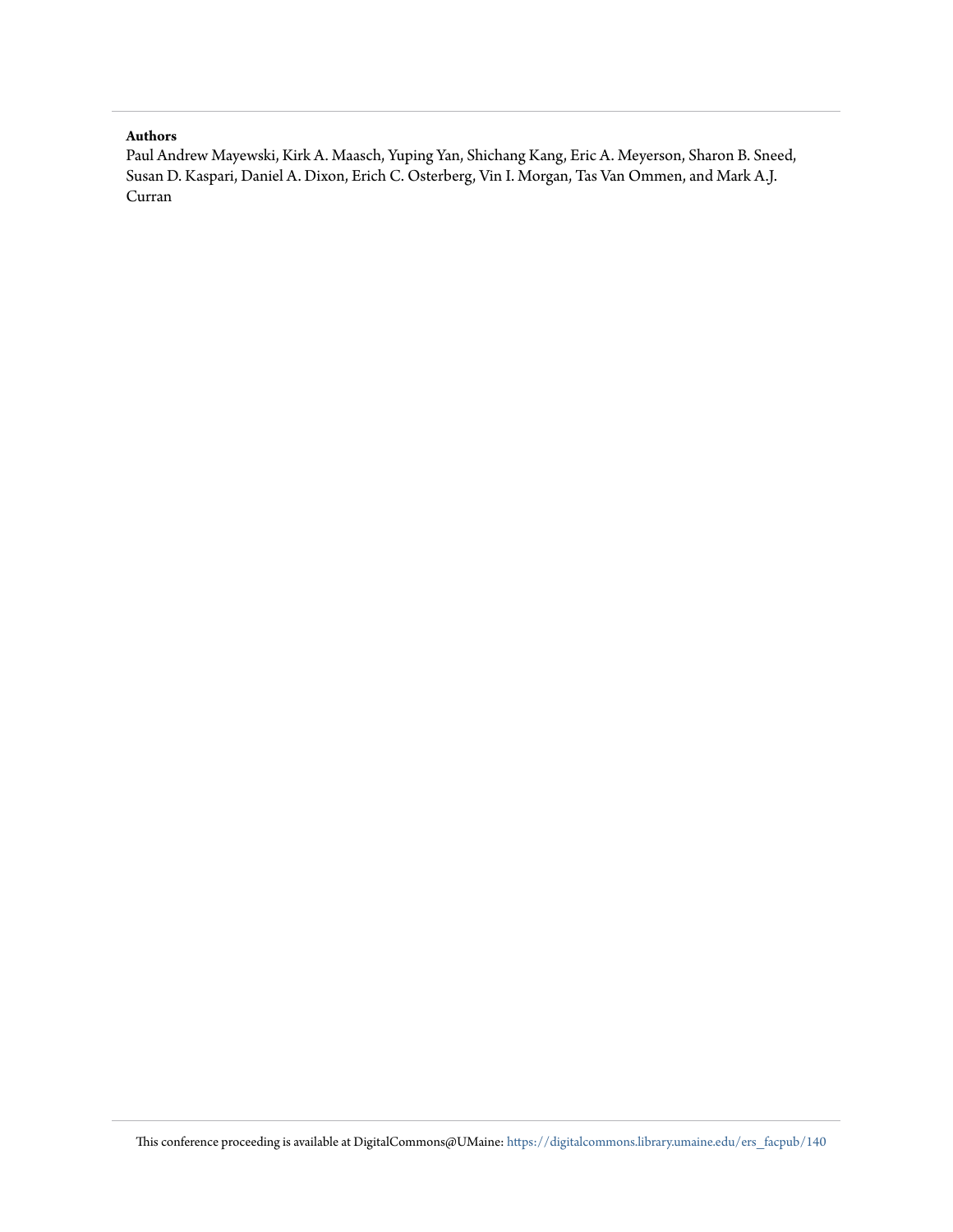# Solar forcing of the polar atmosphere

Paul Andrew MAYEWSKI,<sup>1</sup> Kirk A. MAASCH,<sup>1</sup> Yuping YAN,<sup>1,2</sup> Shichang KANG,<sup>1,3</sup> Eric A. MEYERSON,<sup>1</sup> Sharon B. SNEED,<sup>1</sup> Susan D. KASPARI,<sup>1</sup> Daniel A. DIXON,<sup>1</sup> Erich C. OSTERBERG,<sup>1</sup> Vin I. MORGAN,<sup>4</sup> Tas VAN OMMEN,<sup>4</sup> Mark A.J. CURRAN<sup>4</sup>

 $1$ Climate Change Institute, and Department of Earth Sciences, University of Maine, 303 Bryand Global Sciences Center, Orono, ME 04469-5790, USA

E-mail: paul.mayewski@maine.edu

 ${}^{2}$ China Meteorological Administration, 46 Zhongguancun South Avenue, Beijing 100081, China

<sup>3</sup>Institute of Tibetan Plateau Research, Chinese Academy of Sciences, Beijing 100085, China

<sup>4</sup>Department of the Environment and Heritage, Australian Antarctic Division, and Antarctic Climate and Ecosystems CRC,

Hobart, Tasmania 7001, Australia

ABSTRACT. We present highly resolved, annually dated, calibrated proxies for atmospheric circulation from several Antarctic ice cores (ITASE (International Trans-Antarctic Scientific Expedition), Siple Dome, Law Dome) that reveal decadal-scale associations with a South Pole ice-core <sup>10</sup>Be proxy for solar variability over the last 600 years and annual-scale associations with solar variability since AD 1720. We show that increased (decreased) solar irradiance is associated with increased (decreased) zonal wind strength near the edge of the Antarctic polar vortex. The association is particularly strong in the Indian and Pacific Oceans and as such may contribute to understanding climate forcing that controls drought in Australia and other Southern Hemisphere climate events. We also include evidence suggestive of solar forcing of atmospheric circulation near the edge of the Arctic polar vortex based on ice-core records from Mount Logan, Yukon Territory, Canada, and both central and south Greenland as enticement for future investigations. Our identification of solar forcing of the polar atmosphere and its impact on lower latitudes offers a mechanism for better understanding modern climate variability and potentially the initiation of abrupt climate-change events that operate on decadal and faster scales.

#### **INTRODUCTION**

Although the sun is the driver of Earth's climate, demonstrating a direct connection between solar variability and climate change has proved difficult. One of the problems is that while solar particle emissions and shortwave radiation change by large amounts in a solar cycle, total irradiance only varies by ~0.1% (Wilson and Hudson, 1988) and accurate measurements have only been available in the satellite era. Some associations, however, have been observed between historical records of solar activity and climate change (Lean and others, 1995; Hansen and others, 1998) and also between variability in cosmogenic proxies for solar variability (Stuiver and Braziunas, 1989; Beer, 2000) and millennial-scale variability in paleoclimate records from moraine sequences, Greenland ice cores and North Atlantic marine sediments (Denton and Karlén, 1973; O'Brien and others, 1995; Mayewski and others, 1997; Bond and others, 2001). In addition, a major feature of atmospheric circulation, the polar vortex, has been linked to interactions between Northern Hemisphere tropospheric temperature and wind, North Atlantic storm tracks and solar sunspot cycles (Brown and John, 1979; Nastrom and Belmont, 1980; Tinsley, 1988; Van Loon and Labitzke, 1988; Labitzke and Van Loon, 1989; Venne and Dartt, 1990; Burnett, 1993).

In our examination of the potential link between climate and solar variability, we utilize high-resolution, annually dated, glaciochemical series from ice cores at several sites across West Antarctica (ITASE (International Trans-Antarctic Scientific Expedition) 00-1 and 01-2; Siple Dome (Kreutz and others, 1997)) and East Antarctica (Law Dome (Palmer and others, 2001a; Souney and others, 2002)) (Fig. 1) and examples from several older Northern Hemisphere ice cores introduced later in this study.

The Antarctic ice-core series are converted to proxies for atmospheric circulation using calibration techniques and correlations previously described (e.g. Kreutz and others, 2000; Meeker and Mayewski, 2002; Souney and others, 2002) that invoke climate data available from the US National Centers for Environmental Prediction/US National Center for Atmospheric Research (NCEP/NCAR) re-analysis (Kalnay and others, 1996) and other climate indices. Correlations are robust over the full interval of NCEP/NCAR re-analysis data. We focus our study on the period since AD 1400 to avoid proxy calibration complications related to changes in climate boundary conditions that may have occurred prior to the AD1350-1400 transition from the Medieval Warm Period to the Little Ice Age.

Dust from Australia, Africa and South America and sea salt from the Southern Ocean are the primary sources for  $Ca^{2+}$  in West Antarctic ice cores. Changes in  $Ca^{2+}$  in the Siple Dome and ITASE 00-1 ice cores (Fig. 1) are correlated with changes in the September-November (SON) surface mean zonal wind surrounding Antarctica, most notably the region close to 40-50° S in the Indian and Pacific Oceans (Fig. 1). SON timing is consistent with the seasonal maximum in  $Ca^{2+}$  in Antarctic ice cores (Whitlow and others, 1992; Yan and others, 2005). Siple Dome and ITASE 00-1  $Ca^{2+}$  annually averaged series are positively correlated  $(r = 0.38, P < 0.01$  and  $r = 0.44, P < 0.01$ , respectively; 3 year smoothed series:  $r = 0.56$ ,  $P < 0.01$  and  $r = 0.75$ ,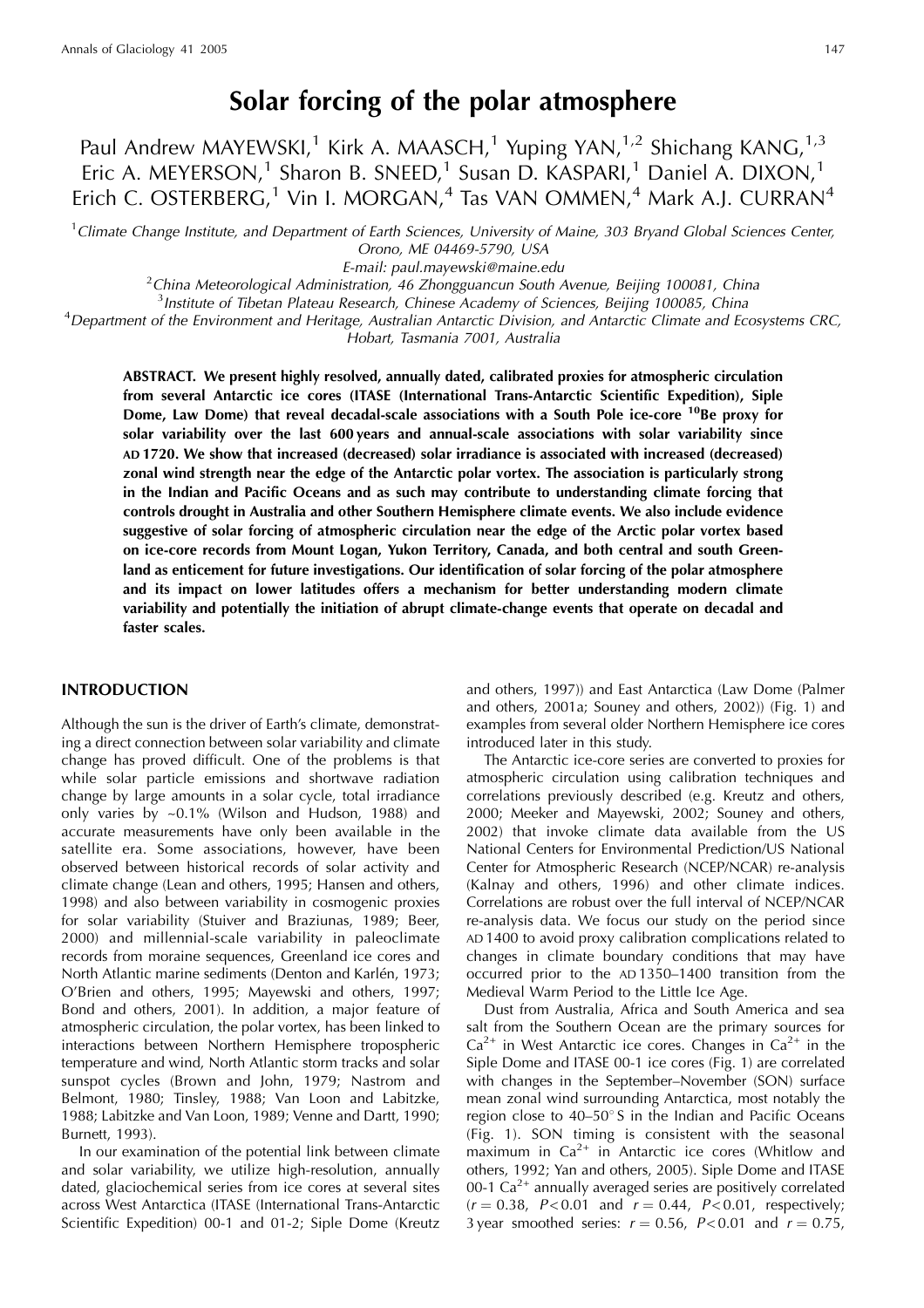

Fig. 1. Ice-core proxies for atmospheric circulation plotted using maps from the NCEP/NCAR re-analysis (US National Oceanic and Atmospheric Administration–Cooperative Institute for Research in Environmental Sciences (NOAA-CIRES) Climate Diagnostics Center, http://www.cdc.noaa.gov/) based on the period AD 1948-2002. (a) Map of SON zonal wind anomalies  $(m s^{-1})$  composited from years where  $Ca^{2+}$  (ITASE 00-1 ice core) exceeds the mean by +1 standard deviation (+1 $\sigma$ ) minus years where Ca<sup>2+</sup> falls below -1 $\sigma$ . Positive (negative) anomalies correspond to increased (decreased)  $Ca<sup>2+</sup>$ . Yellow star (eastern) is location of ITASE 00-1, and yellow star (western) of Siple Dome. (b) Map of JJA 850 mbar zonal wind anomalies composited similarly from  $NO<sub>3</sub><sup>-</sup>$  (in the Law Dome ice core) except that the sense is low  $\left(\langle -1\sigma \rangle\right)$  years minus high  $\left(\rangle +1\sigma\right)$ . Thus positive (negative) anomalies correspond to decreased (increased)  $NO<sub>3</sub>^-$ . Yellow star is location of Law Dome. (c) Map of SON surface pressure anomalies composited from Na<sup>+</sup> (in the ITASE 01-2 ice core), in the sense high  $(+1\sigma)$  minus low  $(-1\sigma)$  years. Positive (negative) anomalies correspond to an increase (decrease) in  $Na<sup>+</sup>$ . A major negative anomaly defines the general region of the Amundsen Sea low. Red star is location of ITASE 01-2, and yellow star of Siple Dome.

 $P<0.01$ , respectively) with the SON surface circumpolar mean zonal wind over the period of NCEP/NCAR re-analysis coverage (AD 1948-2002) (Yan and others, 2005). Anomalies as high as  $4 \text{ m s}^{-1}$  (Fig. 1) exist in regions where mean (AD 1948-2002) SON winds are  $8-12 \text{ m s}^{-1}$ . From this correlation we demonstrate that stronger (weaker) westerly winds are conducive to more (less) transport of crustal and marine source  $Ca^{2+}$  to both ice-core sites. Correlation between  $Ca^{2+}$  series and higher levels of zonal wind in the atmosphere (500 mbar, not shown) reveals a similar westerly wind influence.

Nitrate ion  $(NO_3^-)$  input to Antarctica is dominated by transport from long-range sources through the upper troposphere and stratosphere (Legrand and Kirchner, 1990), and, other than sites where significant re-emission to the atmosphere occurs (very low accumulation rate), concentrations range from high to low between inland and coastal Antarctica (Mulvaney and Wolff, 1994). As such, increased levels of  $NO_3^-$  at near-coastal sites such as Law Dome suggest increased transport of inland source air toward the coast. Recent results from an ice core 600 km east of Law Dome reveal correlations between the June-August (JJA; the period of maximum  $NO<sub>3</sub><sup>-</sup>$  input (Whitlow and others, 1992)) surface pressure gradient from East Antarctica to the sub-Antarctic and  $NO_3^-$  in this core ( $r =$  $-0.52$ ,  $P < 0.005$ , AD 1948-90) and strong surface wind drainage (Goodwin and others, 2003). We find a similar relationship using changes in Law Dome  $NO<sub>3</sub><sup>-</sup>$  and JJA 850 mbar zonal wind. Anomalies in JJA 850 mbar zonal wind up to  $4 \text{ m s}^{-1}$  over the general region of Law Dome (Fig. 1) are found where the mean (AD1948-2002) JJA  $850$  mbar flow is  $3-7$  ms<sup>-1</sup>. Furthermore, as Law Dome  $NO<sub>3</sub>^-$  decreases (increases) there is an increase (decrease) in zonal wind transport over the ocean near  $40-50^\circ$  S of up to  $3 \text{ ms}^{-1}$  where mean (AD 1948-2002) JJA winds are 5- $16 \text{ m s}^{-1}$  (Fig. 1).

Previous work indicates that higher (lower) Na<sup>+</sup> concentrations in the Siple Dome ice core are coincident with higher (lower) levels of SON cyclone intensity in one of the major quasi-stationary lows in the circumpolar trough, the Amundsen Sea low (ASL) (Kreutz and others, 2000). SON timing is consistent with the seasonal maximum in  $Na<sup>+</sup>$  in Antarctic ice cores (Whitlow and others, 1992; Kreutz and others, 2000; Steig and others, 2005). The same association is demonstrated for ITASE 01-2 ice core (Fig. 1). Annual values of Na<sup>+</sup> in the Siple Dome ice core are correlated  $(r = -0.32, P < 0.001$  (annual series) and  $r = -0.51$ ,  $P<0.001$  (3 year smoothed series)) with SON surface pressure changes over much of the South Pacific for the period AD 1900-95 (Kreutz and others, 2000). For the period AD 1948-2002, negative anomalies close to 7 mbar in the region of the ASL are associated with increased levels of Siple Dome  $Na<sup>+</sup>$  (Fig. 1).

In summary, the ice-core records chosen for our study allow tracing of three different transport pathways. Sea-salt  $Na<sup>+</sup>$  (equivalent to total Na<sup>+</sup>) and some of the Ca<sup>2+</sup> associated with sea salt are mainly representative of medium- to low-range circulation, inside the polar vortex. Crustal Ca<sup>2+</sup> (most of the Ca<sup>2+</sup> identified in the EOF analysis reported below) is representative of zonal atmospheric circulation near the edge of the polar vortex, because its sources are mainly located at  $40-50^{\circ}$  S. Nitrate is affected by long-range tropospheric and stratospheric transport with more poorly understood pathways.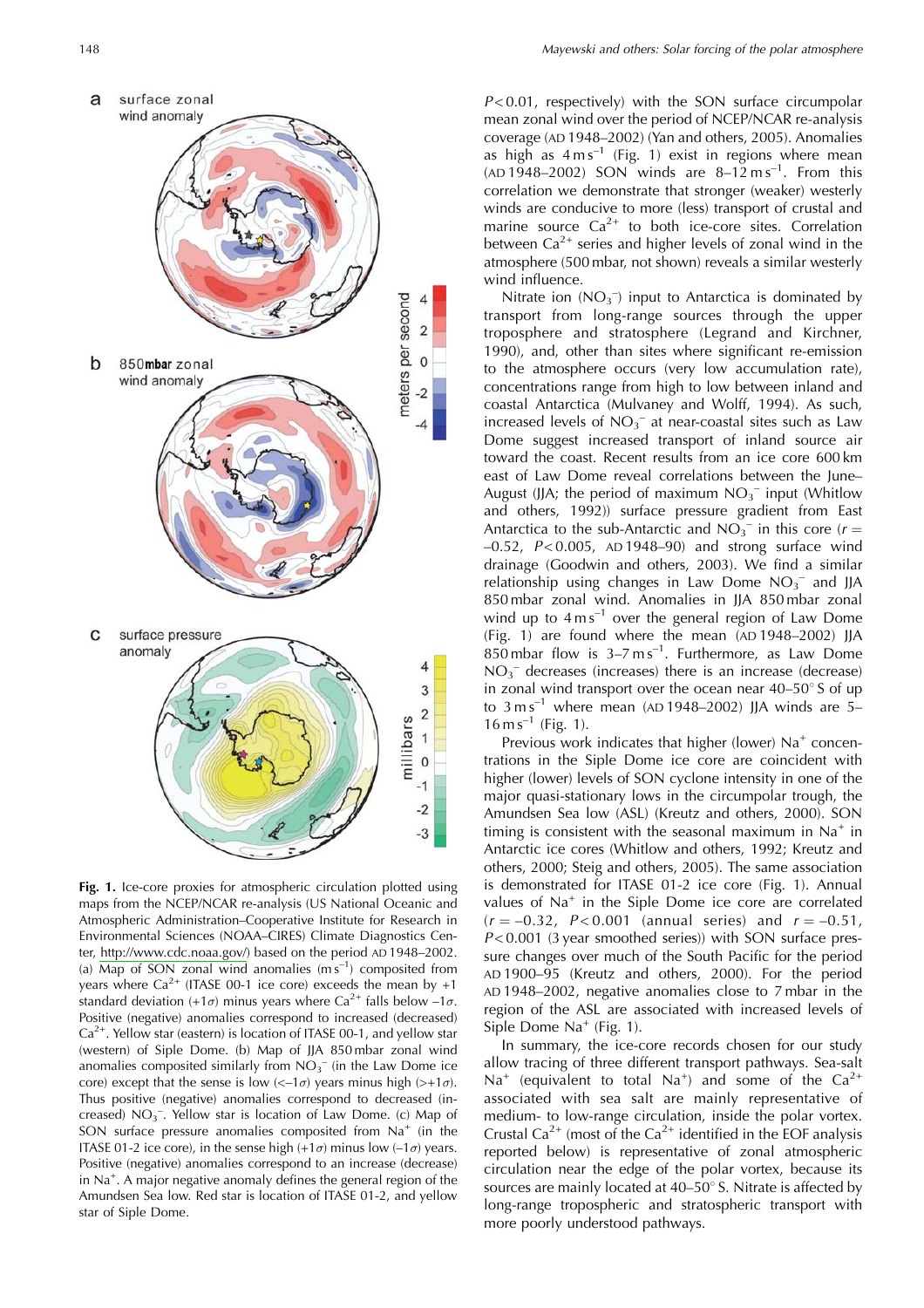

Fig. 2. Jointly associated variance represented by EOF1 (black light line, normalized units) between proxies for solar variability and atmospheric circulation (thick lines) using 10 year resampled data. Proxies are: (a) South Pole  $^{10}$ Be (‰) proxy for solar variability; (b) Siple Dome Ca<sup>2+</sup> (parts per billion (ppb)) proxy for SON surface zonal wind; (c) Law Dome NO<sub>3</sub><sup>-</sup> (ppb) proxy for JJA 850 mbar zonal wind; and (d) Siple Dome Na<sup>+</sup> (ppb) proxy for SON surface pressure. Proxy for solar variability is plotted as the inverse of the <sup>10</sup>Be series (Bard and others, 2000). EOF1 is oriented in all plots to aid in visually examining the statistical fit.

# **DECADAL- AND LONGER-SCALE ASSOCIATIONS** BETWEEN SOLAR VARIABILITY AND ATMOSPHERIC **CIRCULATION**

To investigate the association between solar variability and the ice-core proxies for atmospheric circulation used in this study, we compare the latter to a record of ice-core <sup>10</sup>Be. The most proximal record for our study comes from a South Pole ice core (Raisbeck and others, 1990). The cosmogenic nuclide data from this study are reported in Bard and others (2000) as changes per mil vs present value and also reported as reconstructed solar irradiance  $(Wm^{-2})$  by scaling to various estimates of reductions in solar irradiance during the Maunder Minimum compared to present values (e.g. Zhang and others, 1994; Solanki and Fligge, 1998). Since the South

Pole <sup>10</sup>Be time series ranges in resolution from 2 to 22 years (mean  $7.8$ ; <12% of samples >10 year resolution) over the 600 years focused upon in this study, we resample all series to a common 10 year resolution.

Statistical associations between South Pole <sup>10</sup>Be and icecore proxies for zonal wind (Siple Dome  $Ca^{2+}$  and Law Dome  $NO<sub>3</sub><sup>-</sup>$  and surface pressure (Siple Dome Na<sup>+</sup>) are investigated using multidimensional (empirical orthogonal function (EOF)) analysis (Fig. 2) and linear correlations. EOF analysis reveals shared variance between <sup>10</sup>Be and the atmospheric proxies. EOF1 contains the greatest shared variance such that 62% of the <sup>10</sup>Be is inversely associated with 60% of the Siple Dome  $Ca^{2+}$  and directly associated with 61% of Law Dome  $NO<sub>3</sub><sup>-</sup>$  and 30% of Siple Dome Na<sup>+</sup>. On EOF2, 58% of the Siple Dome Na<sup>+</sup> variance is inversely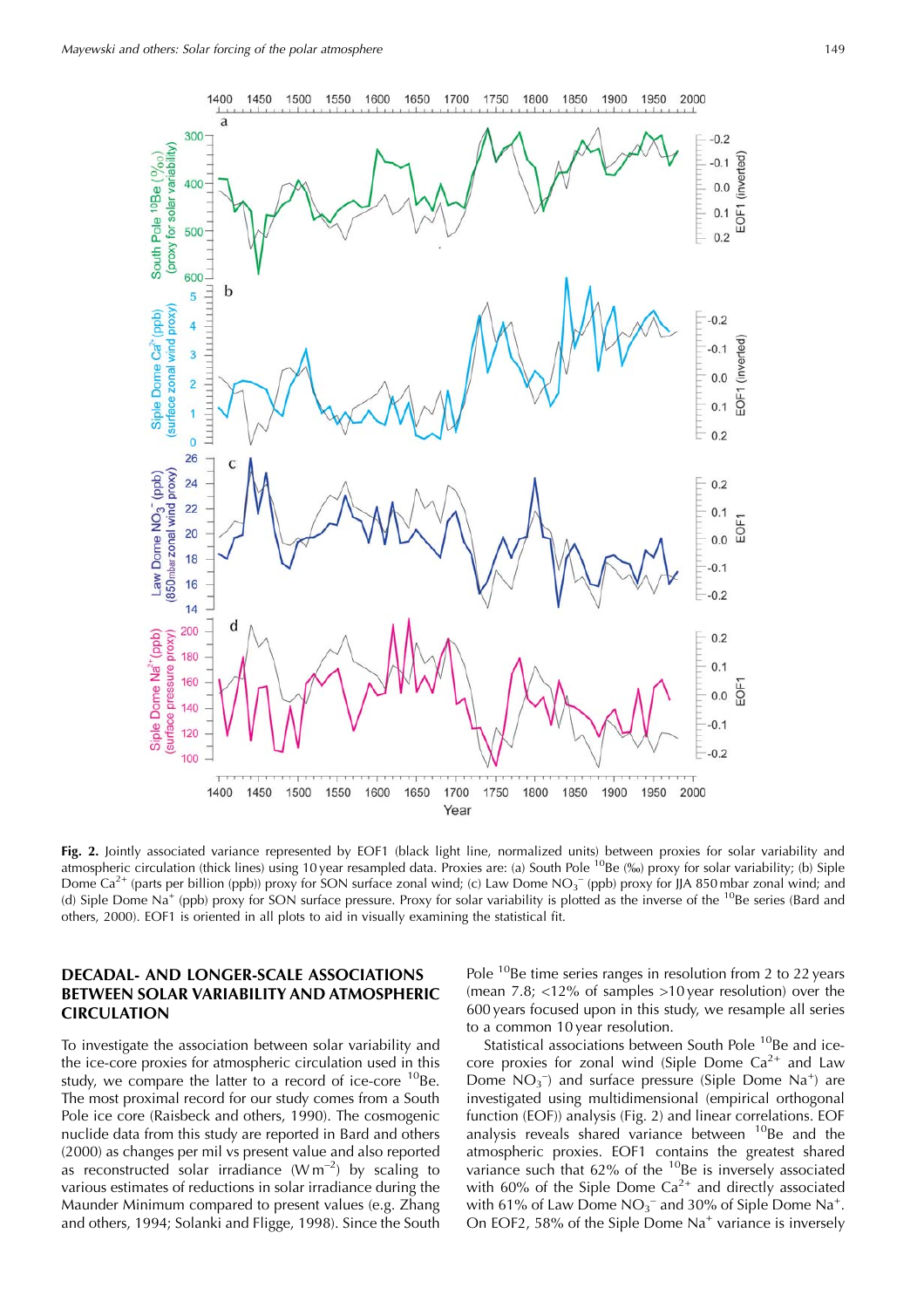

Fig. 3. (a) Annual values of the Siple Dome  $Ca^{2+}$  proxy for surface zonal wind compared to annual values of the solar cycle (sunspot number, ftp.ngdc.noaa.gov) for the period 1720–1990. (b) Multi-taper method (Mann and Lees, 1996): three  $2\sigma$  prolate tapers smoothing of Siple Dome Ca<sup>2+</sup>. Dashed lines refer to 95% (lower) and 99% (upper) significance estimated using a robust red-noise method (Mann and Lees, 1996), and numbers above peaks refer to mean period (years). Periodicities close to previously suggested solar cycles are shaded.

associated with 18% of the <sup>10</sup>Be variance. Remaining EOFs do not reveal significant  $(>10\%)$  variance association between <sup>10</sup>Be and the atmospheric proxies. Straight linear correlations between <sup>10</sup>Be and Siple Dome  $Ca^{2+}$ , Law Dome  $NO_3^-$  and Siple Dome Na<sup>+</sup> are, respectively,  $r =$ -0.55,  $r = 0.61$  and  $r = 0.39$  for  $P > 0.01$  (maximum at  $0$  lag).

Figure 2 demonstrates the close decadal-scale correspondence between the <sup>10</sup>Be ice-core proxy for solar variability and ice-core proxies for polar atmospheric circulation. Shared variance between all of the series is represented by EOF1 in this figure. When solar irradiance increases (decreases), Siple Dome  $Ca^{2+}$  concentrations increase (decrease). From Figure 1 increased  $Ca<sup>2+</sup>$  is characterized by intensification of zonal winds over, in particular, the Indian and Pacific Oceans. When solar irradiance increases (decreases), Law Dome  $NO_3^$ concentrations decrease (increase). From Figure 1 low  $NO<sub>3</sub>$  is characterized by an increase in zonal wind strength.

Referring to Figure 1, when the 39% of the variance in Siple Dome  $Na^{\bar{+}}$  associated with <sup>10</sup>Be through EOF1 increases (decreases), solar irradiance (inverse of  $^{10}$ Be) decreases (increases). EOF2 captures 58% of the joint variance in the inversely associated Siple Dome Na<sup>+</sup> and <sup>10</sup>Be series. Clearly there is a strong but complicated association between solar irradiance and the Siple Dome  $Na<sup>+</sup>$  proxy for the ASL that may be more precisely constrained by investigating the position of the ASL over time through the examination of more ice-core records.

# ASSOCIATIONS BETWEEN THE SOLAR CYCLE AND SOUTHERN HEMISPHERE ATMOSPHERIC **CIRCULATION**

To further investigate the association between solar irradiance and proxies for zonal wind we compare annual values of these proxies with annual values of the solar cycle for the common period of high-resolution overlap (AD 1720-1990). Although there is a weak identified association between Law Dome  $NO_3^-$  and solar flares (Palmer and others, 2001b), there is no significant correlation between  $NO<sub>3</sub><sup>-</sup>$  and sunspot number. However, visual inspection of Siple Dome  $Ca<sup>2+</sup>$  series compared to the sunspot record reveals similar behaviour and since AD 1825 very nearly in-phase structure (Fig. 3). Differences in phasing between  $Ca^{2+}$  and the sunspot record may be a consequence of dating errors in the older portion of the ice-core record and/or non-linearities in the association between  $Ca^{2+}$  and surface zonal wind produced by changes in boundary conditions, such as seaice extent, not constrained by this study. The largest departure in relative magnitude between  $Ca^{2+}$  and the sunspot record is during the period AD 1896-1901, close to the nominal end of the Little Ice Age. The only other major  $Ca<sup>2+</sup>$  concentration anomaly of the last 1200 years occurs near the onset of the Little Ice Age (Kreutz and others, 1997). These  $Ca^{2+}$  concentration anomalies (five and ten times, respectively, the mean of the last 1200 years) appear to signal major periods of climate reorganization.

Statistically based associations between solar variability and the Siple Dome  $Ca^{2+}$  proxy for surface zonal wind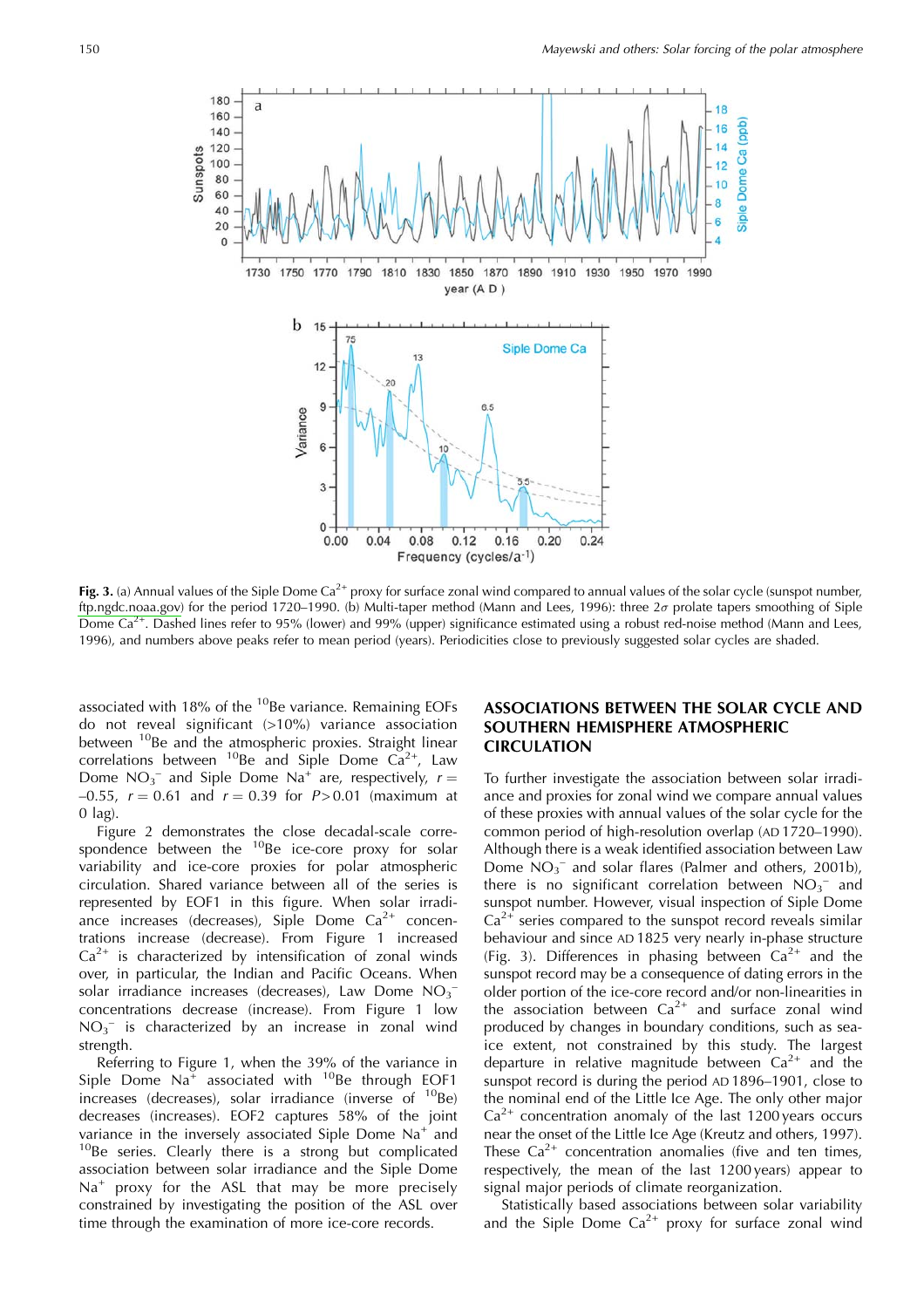

Fig. 4. Association between solar flux and SON surface zonal wind for the period 1975-2002 using an image created on the NCEP/ NCAR re-analysis (NOAA-CIRES Climate Diagnostics Center, http://www.cdc.noaa.gov/). Values of  $r > 0.345$ ,  $P = 0.990$ .

(Fig. 3) reveal significant similarities. Periodicities at 5.5, 10, 20 and 75 years coincide with the 10-11 year Schwabe sunspot cycle, harmonics of the Schwabe cycle (5.5 years and the 22 year Hale double sunspot cycle), and are close to the 80–90 year Gleissberg cycle. Highly prominent peaks in the surface zonal wind proxy at 6.5 and 13 years demonstrate that the solar-atmospheric circulation association suggested in this study is only part of a more complex series of controls on Southern Hemisphere atmospheric circulation related perhaps to changes in sea-ice extent and natural oscillations in the ocean-atmosphere system. Alternately dating errors of  $\pm$ 1–2 years in the older (>50 years) sections of the Siple Dome  $Ca^{2+}$  record may introduce sufficient artefacts in timing to make periodicities of 5.5–6.5 years and 10-13 years not differentiable from the half Schwabe and full Schwabe cycles, respectively.

# A MECHANISM FOR SOLAR FORCING OF **ATMOSPHERIC CIRCULATION**

While we cannot definitively demonstrate the mechanism by which changes in solar irradiance affect the changes in atmospheric circulation over the Antarctic and Southern Ocean observed in our records, we note that our findings are consistent with other studies, notably, model results and observational data. These suggest that increased solar ultraviolet radiation leads to increased production of stratospheric ozone, resulting in increased (decreased) temperatures in the lower stratosphere (troposphere) (Randel and Cobb, 1994; Chandra and others, 1996; McCormack and Hood, 1996), and consequently an increase in the thermal gradient from high to low latitudes attended by an increase in lower-tropospheric zonal wind speeds over the Northern



Fig. 5. Eckert-Greifendorff global projection displaying the location of ice-core sites utilized in this study as well as the position of the seasonal range of the northern and southern polar fronts and the Inter-Tropical Convergence Zone (ITCZ) for general perspective. 1. GISP2; 2. 20D; 3. Mount Logan; 4. ITASE 01-2; 5. ITASE 00-1; 6. Siple Dome; and 7. Law Dome.

Hemisphere (Shindell and others, 1999). We note that the association between solar variability and zonal wind speed developed using the NCEP/NCAR re-analysis over the Southern Hemisphere (Fig. 4) is consistent with the solarzonal-wind relationship utilized in this study. It should be noted that recent anthropogenically induced depletion of ozone over Antarctica would subdue the solar-zonal-wind relationship during maxima in the solar cycle. As a consequence, results in Figure 4 may underestimate the natural solar-zonal-wind relationship.

# ARCTIC EXAMPLES OF THE ASSOCIATION **BETWEEN SOLAR VARIABILITY AND ATMOSPHERIC CIRCULATION**

Northern Hemisphere ice-core records also reveal decadalscale associations with solar variability over the Holocene (O'Brien and others, 1995; Mayewski and others, 1997) and Schwabe cycle periodicities (Mayewski and others, 1993a). To investigate the association between Northern Hemisphere climate and solar variability further, we examine three ice-core records that provide proxies for atmospheric circulation spanning the North Pacific to Eurasia. The Greenland Ice Sheet Project 2 (GISP2) K<sup>+</sup> record from central Greenland provides a proxy for the behaviour of the Siberian high (Meeker and Mayewski, 2002). The 20D  $Ca^{2+}$ record from south Greenland (Mayewski and others, 1993b) is not calibrated with an atmospheric circulation feature but offers evidence of dust transport off adjacent continents through most probably the activity of westerly atmospheric flow. The Mount Logan  $Ca^{2+}$  record from Yukon Territory, Canada, (Mayewski and others, 1993b) reveals statistically significant correlations with the behaviour of the Kara Sea low (E.C. Osterberg and others, unpublished information).

We utilize these records in a preliminary examination only because all are relatively old and the sample resolution and dating for each is generally poorer than the Antarctic records discussed here. Some of these records will be reinvestigated using newly collected ice cores from sites close to the older records, so we present the following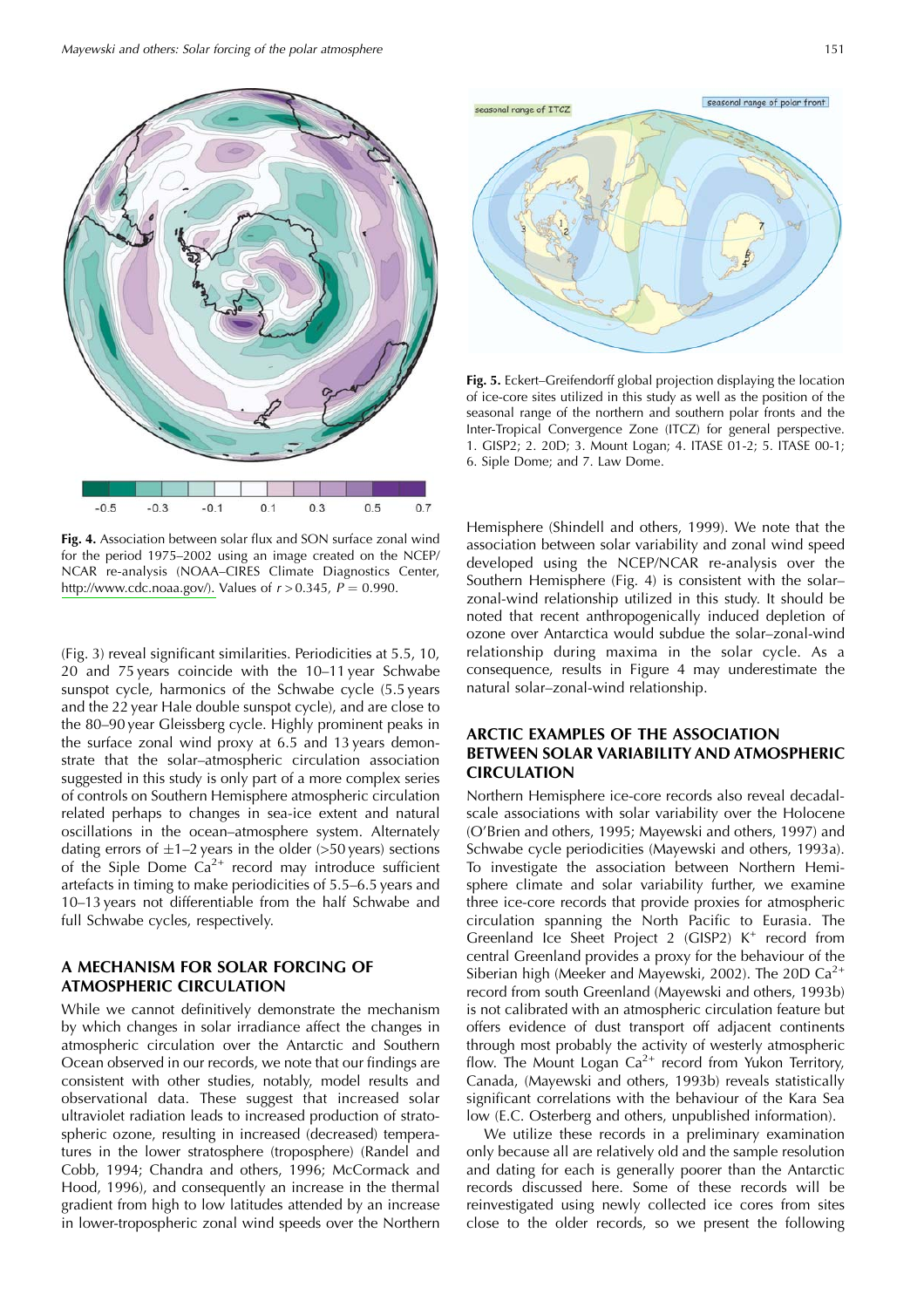

Fig. 6. Sunspot number (ftp.ngdc.noaa.gov) (red) compared to: (a) 20D  $Ca^{2+}$  annual values (light blue) and robust spline (dark blue); (b) Mount Logan Ca<sup>2+</sup> annual values (light blue) and robust spline (dark blue); and (c) GISP2 K<sup>+</sup> raw data values (dark blue).

primarily to stimulate future investigations. The three icecore records we use in conjunction with the Antarctic data already presented offer a bipolar perspective (Fig. 5) of solar forcing of the polar atmosphere.

In Figure 6 we compare the annually dated portions of these Northern Hemisphere ice-core records with the sunspot record. Since these comparisons are based on older records we will present only a visual examination in this study. Robust splined annual values of 20D  $Ca^{2+}$  are positively coincident with solar cycles from AD1983 to 1924, 1896 to 1833 and 1782 to 1764 and more poorly coincident during intervening periods. Positively correlated periods suggest intensified westerly transport during the positive phase of the solar cycle. Robust-splined annual values of Mount Logan  $Ca^{2+}$  are positively coincident with the solar cycle over the periods from AD 1970 to 1892, 1870 to 1840 and 1820 to 1770 and less clearly related during intervening periods. Positively correlated periods reveal intensification of the Kara Sea low coincident with the positive phase of the solar cycle. Raw values of GISP2  $K^+$ coincide positively with solar cycles over the periods AD 1984 to 1936, 1920 to 1890 and 1774 to 1723 and are inverse to the solar cycle throughout much of the intervening portion of the record. Periods with a positive correlation indicate intensification of the Siberian high coincident with the positive phase of the solar cycle.

The positive periods of correlation for these ice-core series and the solar cycle are generally consistent with the timing of periods of greater sunspot activity. In general, the Siberian high, Kara Sea low and westerly flow appear to be intensified (lessened) during the positive (negative) phase of sunspot cycles and most consistently during the positive phase of more active sunspot cycles. Further investigation into the timing and mechanism of the solarclimate association in the Northern Hemisphere must wait for ice cores covering more recent portions of the record.

### **CONCLUSIONS AND IMPLICATIONS**

In this paper we demonstrate that, on multi-decadal to annual timescales, increases in solar irradiance lead to intensification of zonal winds near the edge of the polar vortex over much of the Southern Ocean and Antarctica and perhaps to intensification of atmospheric circulation throughout portions of the mid-upper latitudes of the Northern Hemisphere. Despite the assertion of a solarclimate association in both hemispheres, comparison between solar-irradiance-induced changes in atmospheric circulation in the Northern and Southern Hemispheres may not be straightforward due to differences in geography between the hemispheres.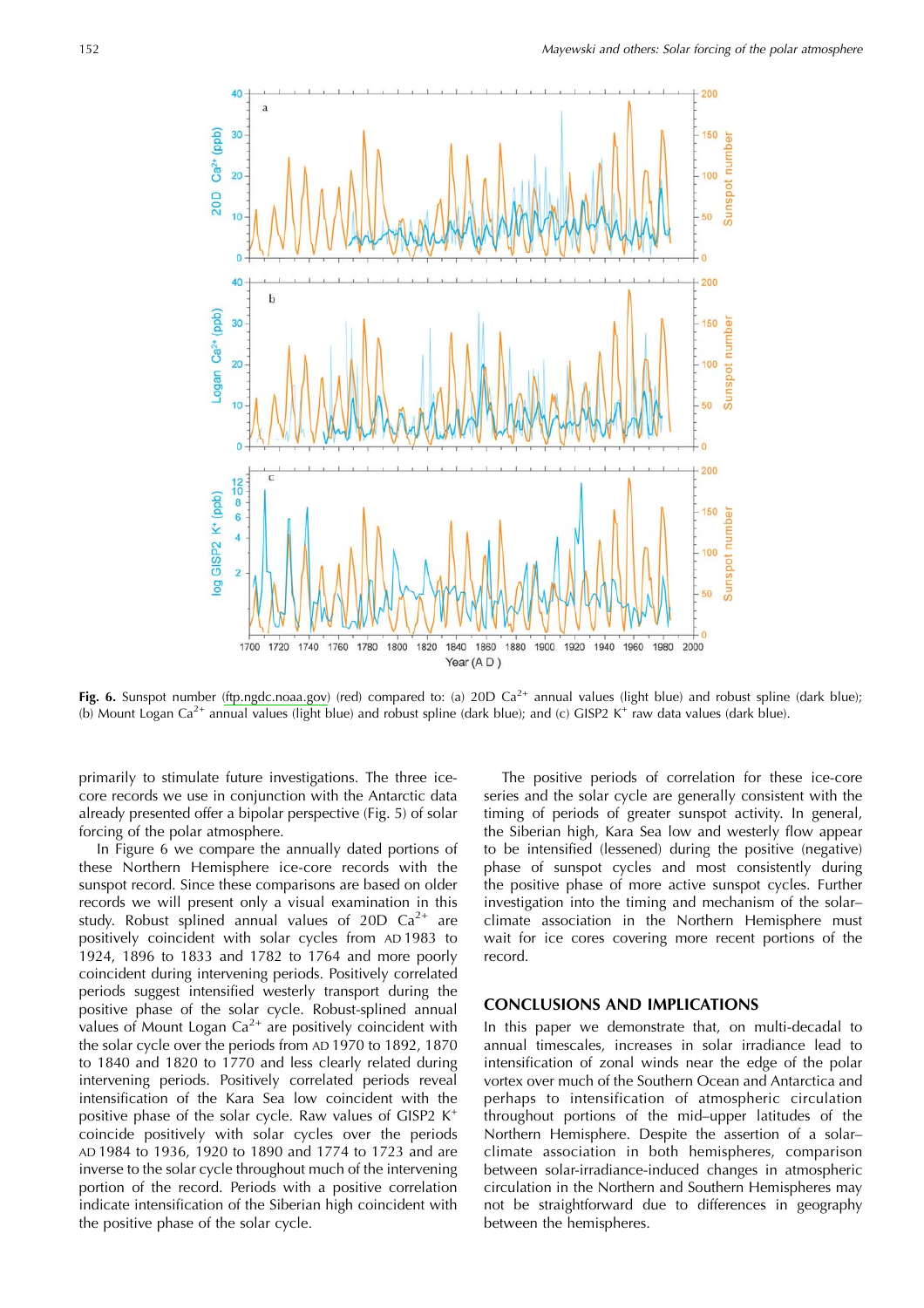The identification of a solar-climate link and of a possible mechanism for this link will help to elucidate controls on the global climate system and should enhance predictability. However, recent changes in Southern Hemisphere tropospheric circulation, such as anthropogenically driven photochemical ozone depletion in the lower stratosphere over Antarctica (Thompson and Solomon, 2002), and other anthropogenically induced changes in climate will no doubt provide challenges to the natural order imposed by the sunclimate association. Decoding the natural climate system, however, is essential to the prediction of global climate change.

There is significant societal relevance in understanding and eventually predicting the behaviour of climate. For example, Southern Hemisphere circumpolar winds influence atmospheric circulation over the Indian and Pacific Oceans and through this association may change the hydrologic balance over currently drought-ridden portions of Australia.

The solar-irradiance-atmospheric-circulation association suggested here vies for a key role in the control of Holocene, and perhaps older, abrupt climate-change events. The association displays fast onset/decay, broad geographic impact and is consistent with observed and modelled mechanisms for solar-climate forcing. Whether change in solar irradiance can provide sufficient forcing to be the sole trigger for abrupt climate change, or whether it is just sufficient to offset the critical balance of natural oscillations in the climate system, remains to be demonstrated.

#### **ACKNOWLEDGEMENTS**

The authors appreciate the support provided by the 109th Air National Guard, Ice Core Drilling Services, Raytheon Polar Services and many colleagues in the field. The research was funded by the US National Science Foundation (OPP 0096299, 0096305, 0240878) and the Australian Government's Cooperative Research Centres Programme.

#### **REFERENCES**

- Bard, E., G. Raisbeck, F. Yiou and J. Jouzel. 2000. Solar irradiance during the last 1200 years based on cosmogenic nuclides. Tellus, 52(3), 985-992.
- Beer, J. 2000. Polar ice as an archive for solar cycles and the terrestrial climate. In Wilson, A., ed. The Solar Cycle and Terrestrial Climate: Proceedings of the First Solar and Space Weather Euroconference, Santa Cruz de Tenerife, September 25-30. Noordwijk, European Space Agency, 671-676.
- Bond, G. and 9 others. 2001. Persistent solar influence on North Atlantic climate during the Holocene. Science, 294(5549), 2130-2136.
- Brown, G.M. and J.I. John. 1979. Solar cycle influences in tropospheric circulation. J. Atmos. Terr. Phys., 41, 43-52.
- Burnett, A.W. 1993. Size variations and long-wave circulation within the January Northern Hemisphere circumpolar vortex 1946-89. J. Climate, 6, 1914-1920.
- Chandra, S. and 6 others. 1996. Ozone variability in the upper stratosphere during the declining phase of Solar Cycle 22. J. Geophys. Res., 23, 2935-2938.
- Denton, G.H. and W. Karlén. 1973. Holocene climatic variations: their pattern and possible causes. Quat. Res., 3(2), 155-205.
- Goodwin, I., H. De Angelis, M. Pook and N.W. Young. 2003. Snow accumulation variability in Wilkes Land, East Antarctica and the relationship to atmospheric ridging in the  $130^{\circ} - 170^{\circ}$  E region

since 1930. J. Geophys. Res., 108(D21), 4673. (10.1029/ 2002JD002995.)

- Hansen, J., A. Lacis, R. Ruedy, M. Sato and H. Wilson. 1998. Climate forcings in the industrial era. Proc. Nat. Acad. Sci. USA, 95, 12, 753 - 12, 758.
- Kalnay, E. and 21 others. 1996. The NCEP/NCAR 40-year reanalysis project. Bull. Am. Meteorol. Soc., 77(3), 437-471.
- Kreutz, K.J. and P.A. Mayewski. 1999. Survey of Antarctic surface snow glaciochemistry. Antarct. Sci., 11(1), 105-118.
- Kreutz, K.J., P.A. Mayewski, L.D. Meeker, M.S. Twickler, S.I. Whitlow and I.I. Pittalwala. 1997. Bipolar changes in atmospheric circulation during the Little Ice Age. Science, 277(5330), 1294-1296.
- Kreutz, K.J., P.A. Mayewski, I.I. Pittalwala, L.D. Meeker, M.S. Twickler and S.I. Whitlow. 2000. Sea level pressure variability in the Amundsen Sea region inferred from a West Antarctic glaciochemical record. J. Geophys. Res., 105(D3), 4047-4059.
- Labitzke, K. and H. van Loon. 1989. Associations between the 11year solar cycle, the QBO and the atmosphere. Part III: aspects of association. J. Climate, 2(6), 554-565.
- Lean, J., J. Beer and R. Bradley. 1995. Reconstruction of solar irradiance since 1610: implications for climate change. Geophys. Res. Lett., 22(23), 3195-3198.
- Legrand, M.R. and S. Kirchner. 1990. Origins and variations of nitrate in south polar precipitation. J. Geophys. Res., 95(D4), 3493-3507.
- Legrand, M. and P. Mayewski. 1997. Glaciochemistry of polar ice cores: a review. Rev. Geophys., 35(3), 219-243.
- Mann, M.E. and J.M. Lees. 1996. Robust estimation of background noise and signal detection in climatic time series. Climate Change, 33, 409-445.
- Mayewski, P.A. and 8 others. 1993a. Greenland ice core 'signal' characteristics: an expanded view of climate change. J. Geophys. Res., 98(D7), 12,839-12,847.
- Mayewski, P.A. and 7 others. 1993b. Ice-core sulfate from three Northern Hemisphere sites: source and temperature forcing implications. Atmos. Environ., 27A(17-18), 2915-2919.
- Mayewski, P.A. and 6 others. 1997. Major features and forcing of high-latitude Northern Hemisphere atmospheric circulation using a 110,000-year-long glaciochemical series. J. Geophys. Res., 102(C12), 26,345-26,366
- McCormack, J.P. and L.L. Hood. 1996. Apparent solar cycle variation in upper stratospheric ozone and temperature: latitude and seasonal variations. J. Geophys. Res., 101(D15), 20,933-20,944.
- Meeker, L.D. and P.A. Mayewski. 2002. A 1400-year long record of atmospheric circulation over the North Atlantic and Asia. The Holocene, 12(3), 257-266.

Mulvaney, R. and E.W. Wolff. 1994. Spatial variability of the major chemistry of the Antarctic ice sheet. Ann. Glaciol., 20, 440-447.

- Nastrom, G.D. and A.D. Belmont. 1980. Evidence for a solar cycle signal in tropospheric winds. J. Geophys. Res., 85, 443-452.
- O'Brien, S.R., P.A. Mayewski, L.D. Meeker, D.A. Meese, M.S. Twickler and S.I. Whitlow. 1995. Complexity of Holocene climate as reconstructed from a Greenland ice core. Science, 270(5244), 1962-1964.
- Palmer, A.S., T.D. van Ommen, M.A.J. Curran, V.I. Morgan, J.M. Souney and P.A. Mayewski. 2001a. High precision dating of volcanic events (AD 1301-1995) using ice cores from Law Dome, Antarctica. J. Geophys. Res., 106(D22), 28,089-28,096.
- Palmer, A.S., T.D. van Ommen, M.A.J. Curran and V. Morgan. 2001b. Ice-core evidence for a small solar-source of atmospheric nitrate. Geophys. Res. Lett., 28(10), 1953-1956.
- Raisbeck, G.M., F. Yiou, J. Jouzel and J.R. Petit. 1990. <sup>TO</sup>Be and <sup>2</sup>H in polar ice cores as a probe of the solar variability's influence on climate. Philos. Trans. R. Soc. London A, 330(1615), 463-470.
- Randel, W.J. and J.B. Cobb. 1994. Coherent variations of monthly mean total ozone and lower stratospheric temperature. J. Geophys. Res., 99, 5433-5447.